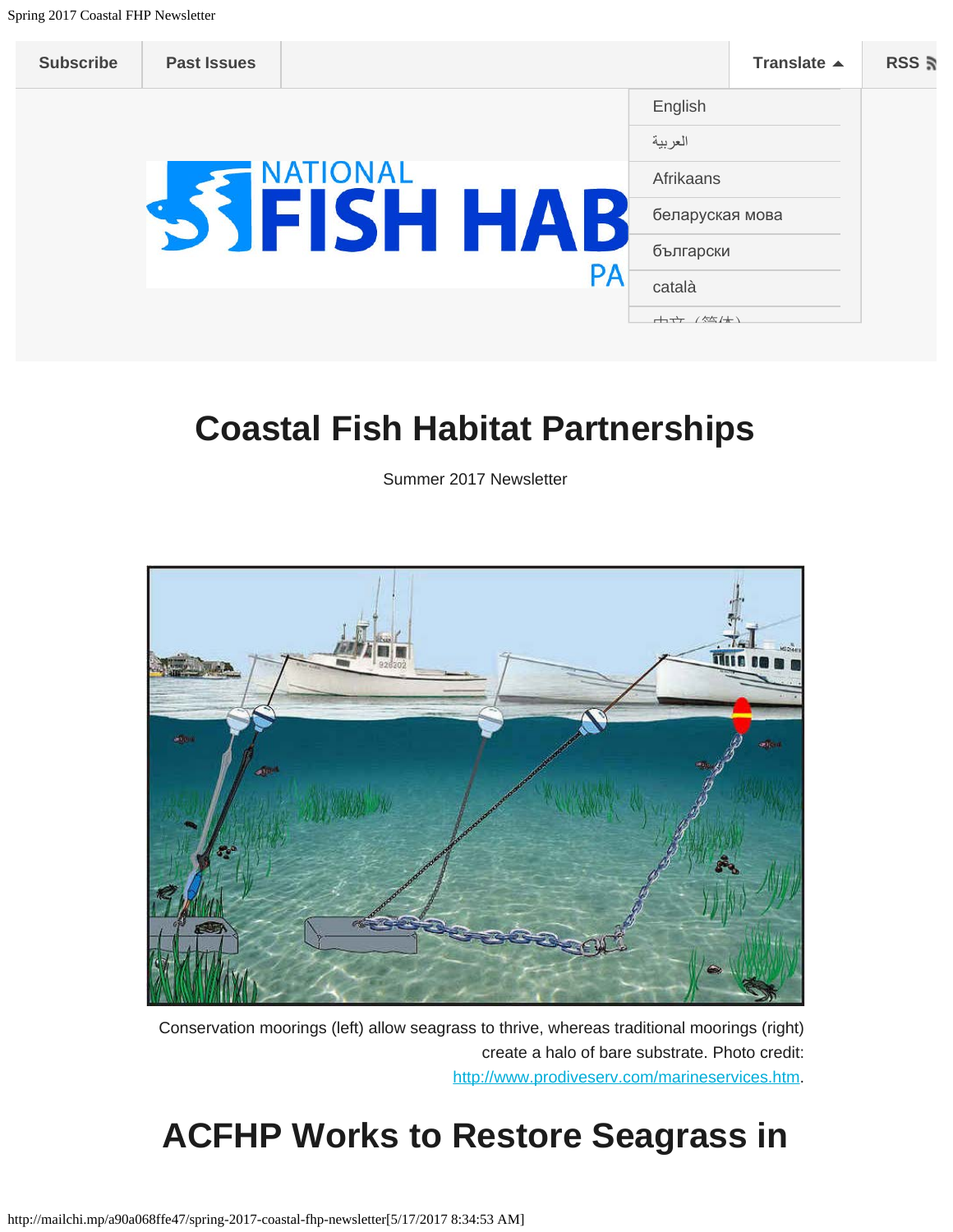# **Rhode Island Boatyards**

Seagrass, a valuable spawning and nursery habitat for many fish and invertebrate species, is declining worldwide, and the waters around Rhode Island are no exception. In the 1930's, seagrasses in the area were infected with wasting disease (the slime mold Labryinthula zosterae), and had still not fully recovered 30 years later. Since then, there has been an additional 40% decline in seagrass bed area, leaving approximately 500 acres of seagrass (the species eelgrass, Zostera marina, in particular) in Narragansett Bay. Since much of the seafood New Englanders enjoy spends at least part of their life cycles in seagrass, attempts to conserve as much seagrass as possible have been ongoing.

Seagrass is vulnerable to a number of boating-related activities, including prop damage and the use of traditional chain moorings. When placed within or adjacent to seagrass beds, traditional chain moorings can drag on the bottom, severely damaging habitat through physical removal of seagrass shoots, causing a 'haloing' effect. Disturbance to the seafloor also suspends sediment, increasing turbidity and reducing water clarity. This diminishes the amount of light penetration critically important for eelgrass growth and survival.

To restore damaged seagrass and protect healthy beds, the Atlantic Coastal Fish Habitat Partnership (ACFHP) worked with partners (including Rhode Island Division of Fish and Wildlife, Jamestown Boat Yard, Conanicut Marine Services, Inc., Clarks Boat Yard, Aquidneck Mooring Company, and the Town of Jamestown Conservation Commission) to install four conservation boat moorings in three Jamestown, Rhode Island boat yards, replacing four traditional mooring systems. Conservation moorings use a buoyant bungeelike cord to minimize contact with the seafloor, thereby reducing physical damage to seagrass. Prior to installing the conservation moorings, the status of eelgrass habitat around each of the existing moorings was documented by divers on SCUBA. The moorings were installed in the summer of 2016, and preliminary monitoring for seagrass recovery has been positive.

The National Atmospheric and Oceanic Administration provided ACFHP with the funding for this proof-of-concept project, and results have already inspired at least one boat yard to replace all of their traditional moorings with this conservation technology. In addition to the restoration work, ACFHP created a sign for the Jamestown boardwalk, so the public can learn more about the benefits of seagrass and how ACFHP is working to restore this vital fish habitat.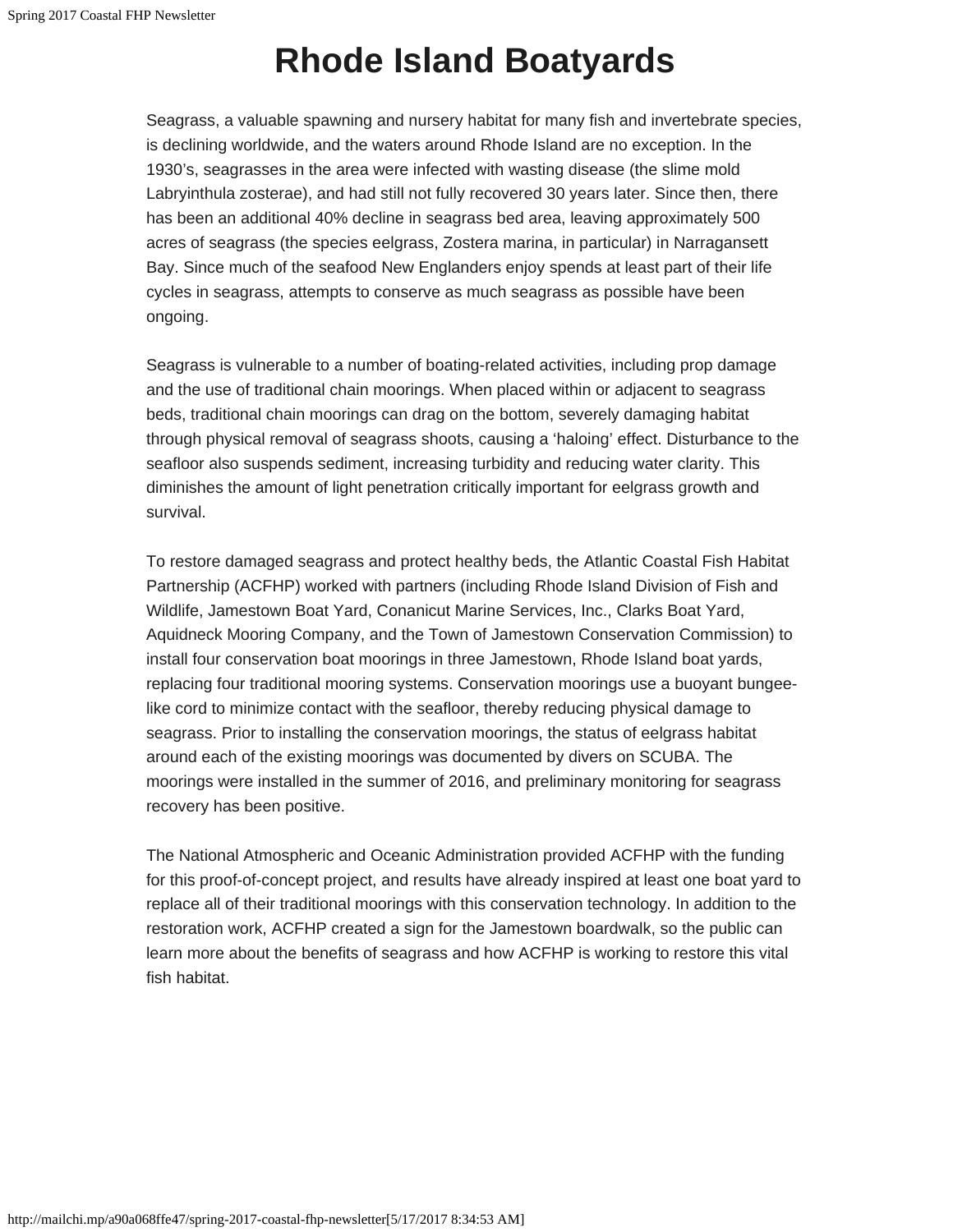

Seagrass haloing caused by traditional moorings in Jamestown, Rhode Island. Photo by Chris Powell.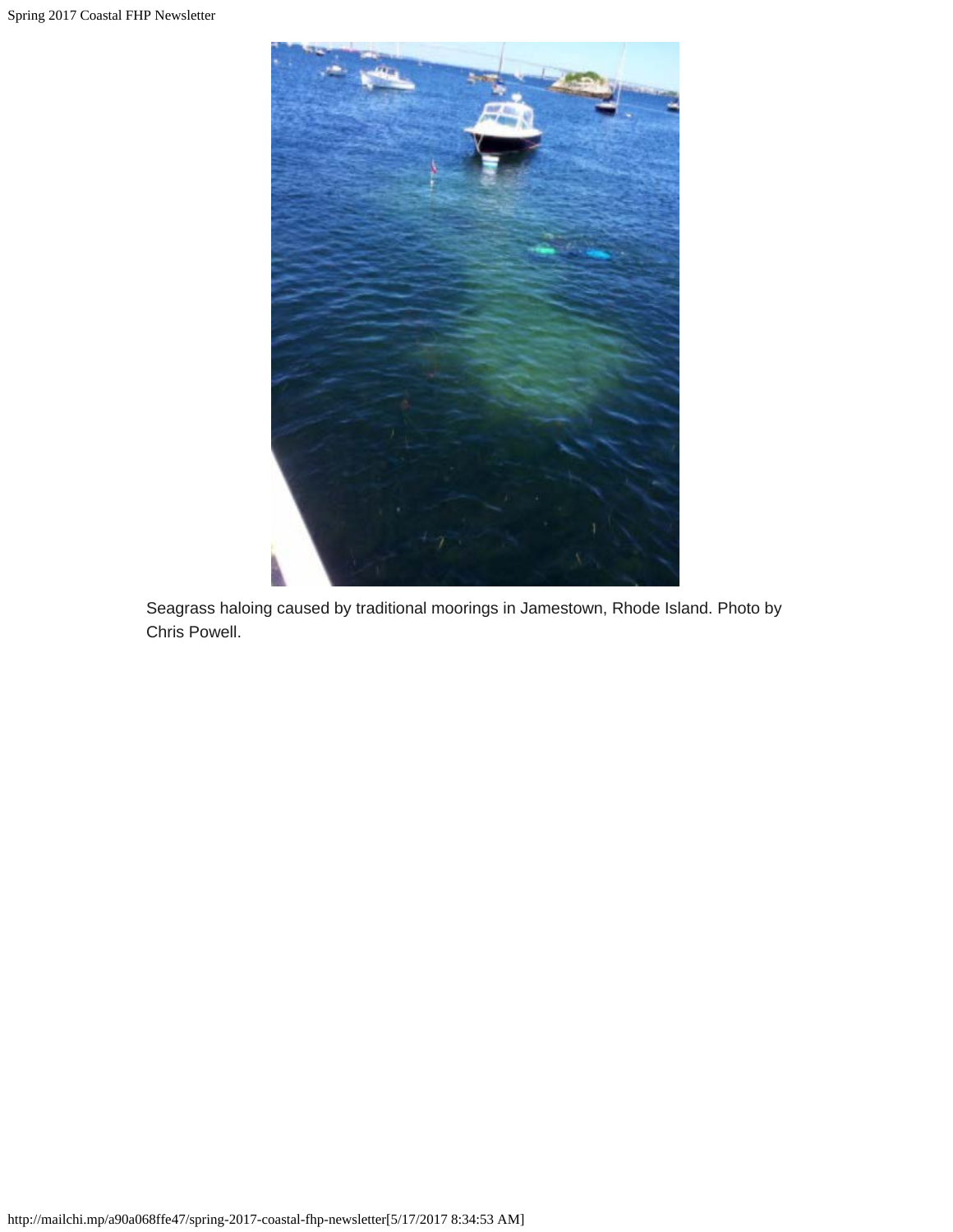

Hannah Swett and her daughter, Elle, read about the benefits of conservation moorings. Photo by Chris Powell.

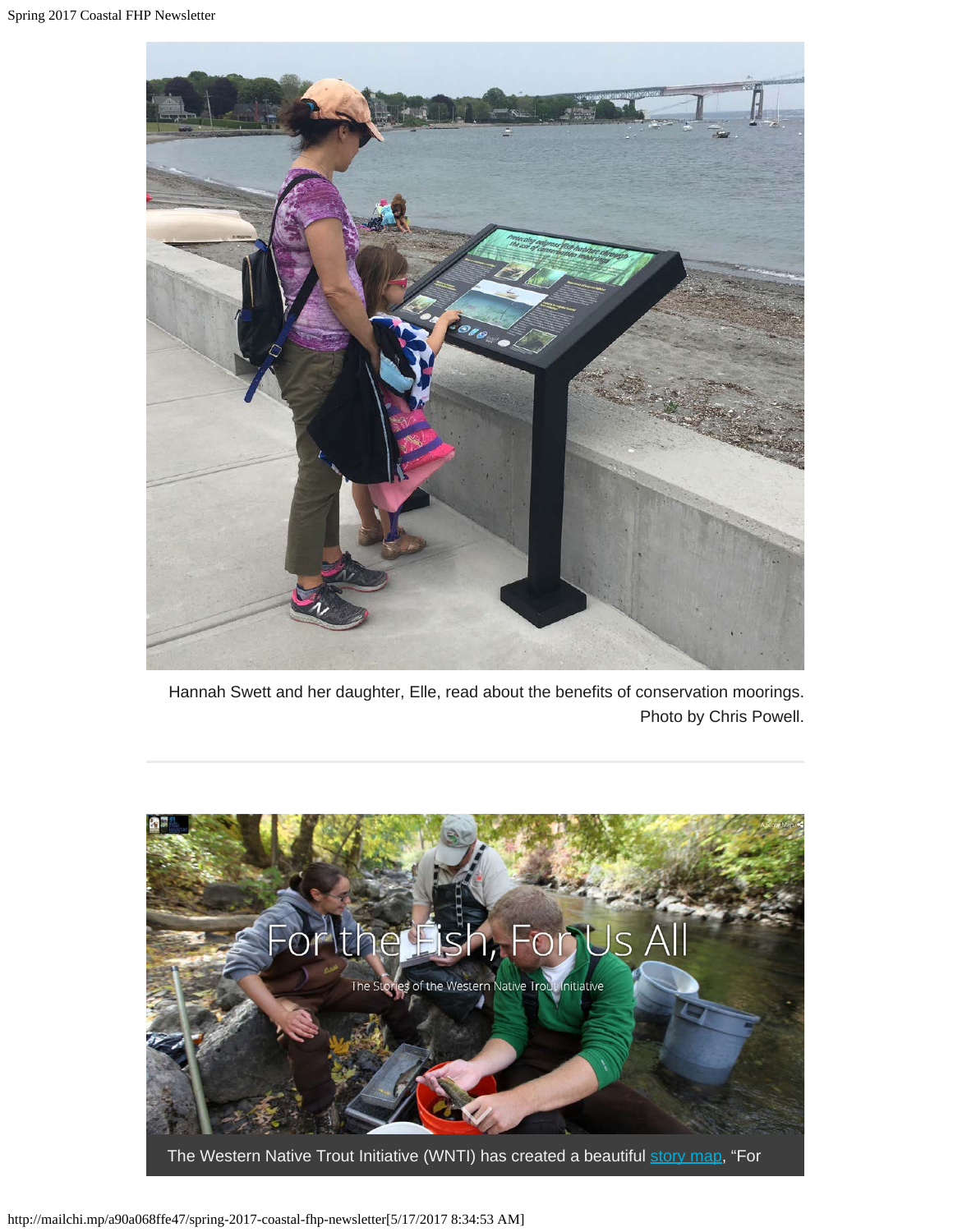the Fish, For Us All", to help us communicate about conservation work underway to conserve and protect native trout. WNTI's Story Map features five stories plus an Arc GIS-based projects map overlaid with the species' distributions. The five stories focus on Yellowstone Cutthroat, interior Redband Trout, Gila Trout, Coastal Cutthroat in Alaska and Bonneville CT. The StoryMap combines beautiful photos with historical and current background information on these trout, and additional content about the projects WNTI has funded. We also present overarching themes about iconic western water and landscapes, and common threats to the native trout: fish passage, catastrophic wildfire, decreasing water, human impacts, and competition from nonnative fish. Visit the Story Map and spend some time exploring – it is inspiring!



### **Coastal Cutthroat Trout Rangewide Assessment for Southeast Alaska**

The Pacific States Marine Fisheries Commission (PSMFC) and the Coastal Cutthroat Trout Interagency Committee (<http://www.coastalcutthroattrout.org/>) are in the process of conducting an assessment of Coastal Cutthroat Trout (CCT) throughout the subspecies' geographic range, including Alaska. The assessment includes regional workshops with knowledgeable local biologists from multiple agencies where data is captured using a GISbased protocol. These workshops took place in southeast Alaska the week of April 24, 2017 in Juneau, Ketchikan, and Sitka. Synthesis of input is underway.

In general, the assessment focuses on gathering existing data from agency partners into a single GIS framework. Focus is on distribution, habitat quality, population health indicators, and limiting factors. The protocol includes professional judgement because CCT are often monitored incidentally. Because of this holding workshops with 15-20 experts per workshop is key to gathering an immense amount of information in a short timeframe.

Previously, a similar effort partnered with the Alaska Department of Fish and Game and the US Fish and Wildlife Service to gather data as a foundation for this effort. Data from six states and four federal sources that were included in that effort are available to view in the final report located at [http://www.westernnativetrout.org/media/2011-funded-projects/final](http://www.westernnativetrout.org/media/2011-funded-projects/final-report---wnti_alaska-cct_2013.pdf)[report---wnti\\_alaska-cct\\_2013.pdf](http://www.westernnativetrout.org/media/2011-funded-projects/final-report---wnti_alaska-cct_2013.pdf). This recent effort is the second phase of the process. You can find updates including new information from the Alaska assessment on the interactive map here which displays the data that were geo-referenced: [Coastal Cutthroat](http://psmfc.maps.arcgis.com/apps/webappviewer/index.html?id=ef32788f7aa546568efe5356e94db8ae) [Trout WebApp.](http://psmfc.maps.arcgis.com/apps/webappviewer/index.html?id=ef32788f7aa546568efe5356e94db8ae) A final report is expected towards the end of 2017.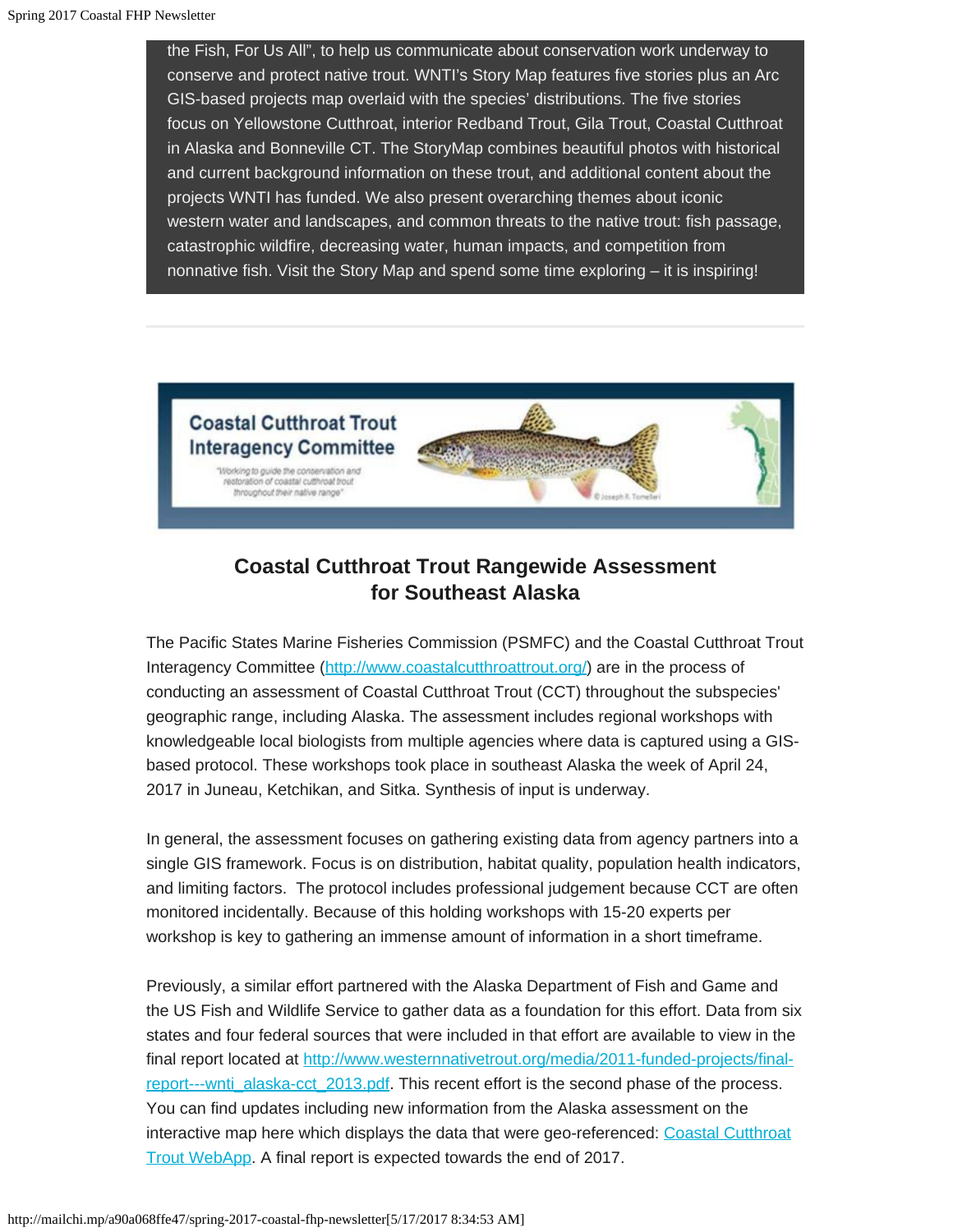For more information contact Kitty Griswold at [griskitt@isu.edu](mailto:griskitt@isu.edu).



#### **California Fish Passage Forum Supports Juvenile Salmon Fish Passage Criteria Assessment**



Testing equipment. Photo credit: NMFS.

The Forum is supporting a project to inform National Marine Fisheries Service fish passage criteria in the West Coast Region to determine if the maximum jump height for boulder weirs can be raised to 12 inches without significantly negatively affecting fish passage.

The National Marine Fisheries Service currently requires a maximum 6-inch jump at fish passage project boulder weirs. Projects with smaller required jump heights require more boulder weirs added to the channel downstream of the culvert to compensate for the difference in grade. Projects built with 6-inch jumps are significantly more expensive than projects that require 12-inch jumps because more excavation and boulder weirs are required. In urban areas, some projects are not completed because of the lack of channel space to accommodate 12-inch jumps.